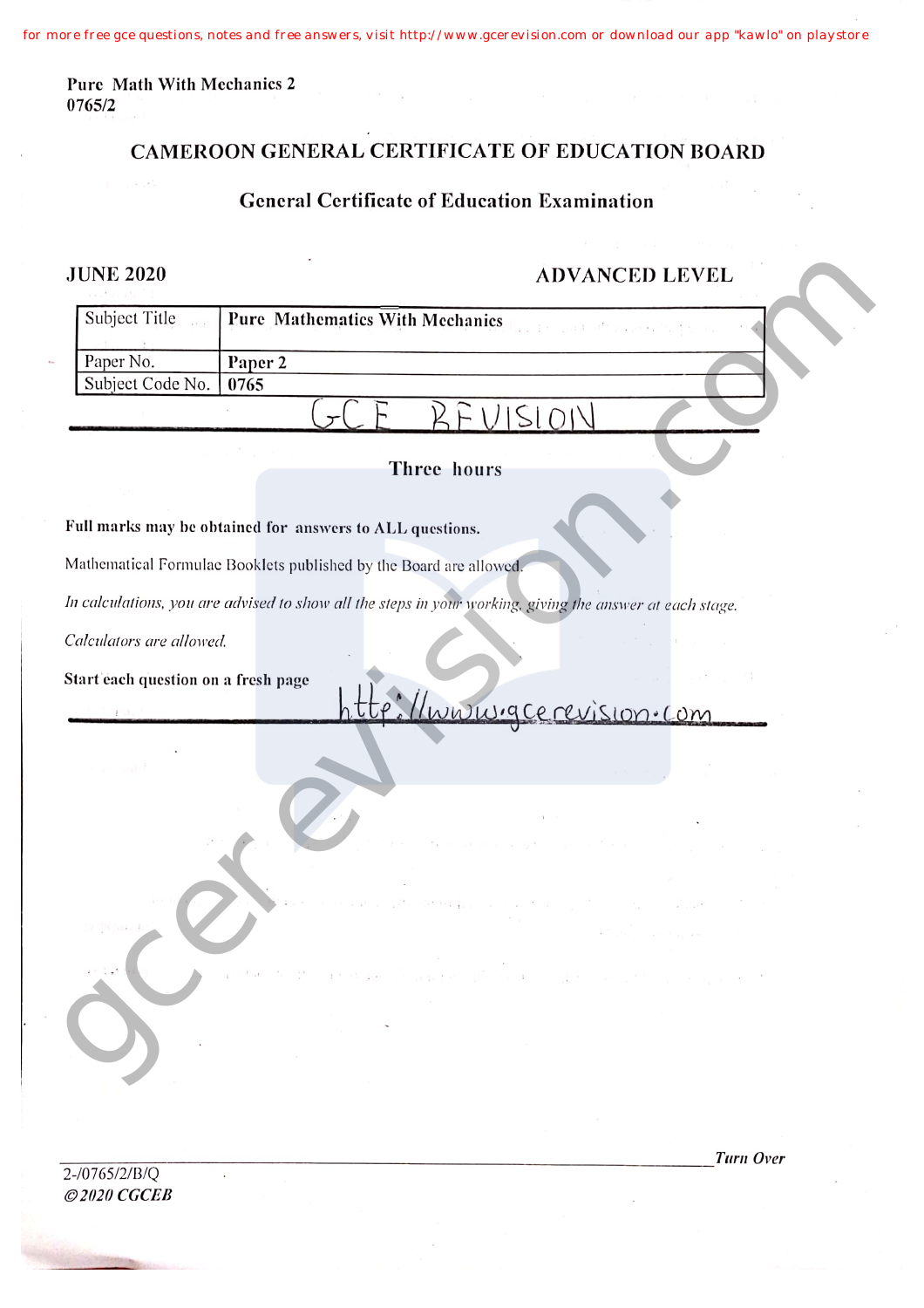*for more free gce questions, notes and free answers, visit http://www.gcerevision.com or download our app "kawlo" on playstore* 2

|                                                                                                                               | $(5 \text{ marks})$ |
|-------------------------------------------------------------------------------------------------------------------------------|---------------------|
|                                                                                                                               |                     |
|                                                                                                                               |                     |
|                                                                                                                               |                     |
|                                                                                                                               |                     |
|                                                                                                                               | (2 marks)           |
| the equations of the tangent and normal to the curve $y = \ln(4 + x^2)$ at the point where $x = 1$ .                          |                     |
|                                                                                                                               | (4 marks)           |
|                                                                                                                               |                     |
| (ii) Solve the differential equation $\frac{dy}{dx} = xy - x$ , given that $y = 2$ when $x = 0$ , expressing y in terms of x. |                     |
|                                                                                                                               | (4 marks)           |
| (i) Draw the truth table for each of the propositions $p \implies q$ and $\sim p \vee q$ and show that they are identical.    |                     |
|                                                                                                                               |                     |
|                                                                                                                               | $(6$ marks $)$      |
|                                                                                                                               | (4 marks)           |
|                                                                                                                               |                     |
|                                                                                                                               |                     |
|                                                                                                                               |                     |
|                                                                                                                               |                     |
|                                                                                                                               |                     |
|                                                                                                                               | $(5$ marks)         |
|                                                                                                                               |                     |
|                                                                                                                               | (3 marks)           |
|                                                                                                                               |                     |
|                                                                                                                               | (3 marks)           |
|                                                                                                                               |                     |
|                                                                                                                               |                     |
| Given the circles $C_1$ : $x^2 + y^2 - 6x - 4y + 9 = 0$ and $C_2$ : $x^2 + y^2 - 2x - 6y + 9 = 0$ ,                           |                     |
|                                                                                                                               |                     |
|                                                                                                                               |                     |
| (a) the equation of the circle $C_3$ which passes through the centre of $C_1$ and through the point of                        |                     |
|                                                                                                                               | (4 marks)           |
|                                                                                                                               |                     |
| (b) the equations of the two tangents from the origin to $C_1$ and the length of each tangent.                                | (7marks)            |
|                                                                                                                               |                     |
|                                                                                                                               |                     |
|                                                                                                                               |                     |
|                                                                                                                               |                     |

 $\bar{r}$  $\bar{t}$ 

 $\sim$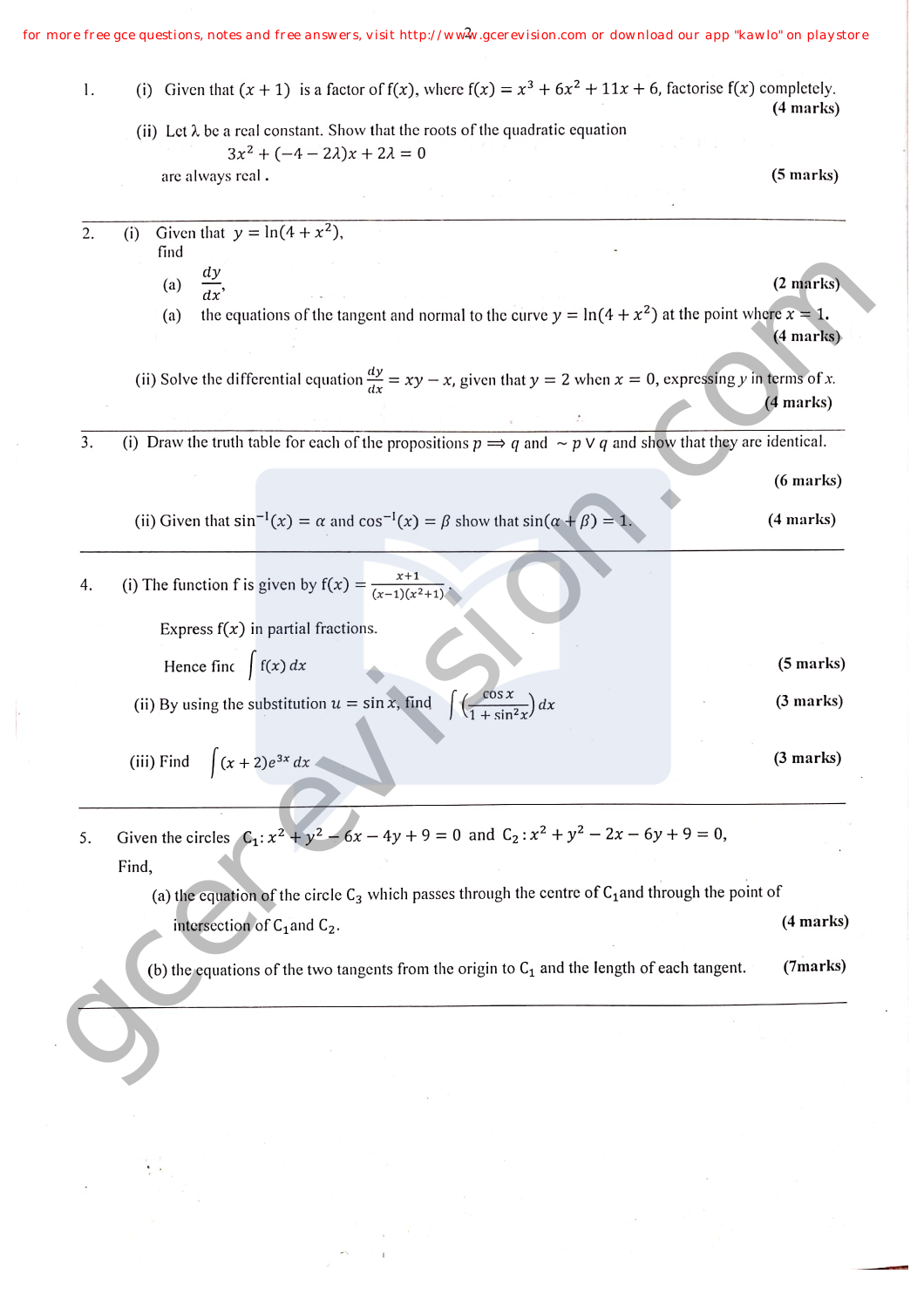*for more free gce questions, notes and free answers, visit http://www.gcerevision.com or download our app "kawlo" on playstore*

 $\overline{\phantom{a}}$ 

| (i) Determine whether the function f: $\mathbb{R} \to \mathbb{R}$ , $f(x) = \frac{x+1}{x-3}$ , $x \neq 3$ is surjective.<br>6.                 | (4 marks)           |
|------------------------------------------------------------------------------------------------------------------------------------------------|---------------------|
| A periodic function f: $\mathbb{R} \to \mathbb{R}$ , of period 4 is defined in the interval $-2 \le x \le 2$ by<br>(ii)                        |                     |
|                                                                                                                                                |                     |
| $f(x) = \begin{cases} x^2 + 4 & 0 \le x \le 2, \\ -x^2 + k & -2 \le x < 0. \end{cases}$                                                        |                     |
| (a) Find the value of k for which f is continuous and the value of $f(-5)$ .                                                                   | (3 marks)           |
| (b) Sketch the curve of $y = f(x)$ for $-2 \le x \le 10$ .                                                                                     | (4 marks)           |
|                                                                                                                                                |                     |
| (i) Find the image of the line $2y = x$ under the transformation with matrix operator $\begin{pmatrix} 0 & -1 \\ -1 & 0 \end{pmatrix}$ .<br>7. | (4 marks)           |
|                                                                                                                                                |                     |
|                                                                                                                                                |                     |
| (ii) Find the inverse of the matrix <b>A</b> , where $A = \begin{pmatrix} 1 & -1 & 1 \\ 2 & 1 & -3 \end{pmatrix}$ .                            |                     |
|                                                                                                                                                |                     |
| Hence solve the equations<br>$x - y + z = 7$ ,                                                                                                 |                     |
| $2x + y - 3z = -6$ ,                                                                                                                           |                     |
| $x + y + z = 4.$                                                                                                                               | $(8 \text{ marks})$ |
|                                                                                                                                                |                     |
| 8. (i) Evaluat $\sum_{1}^{\infty} 3\left(\frac{1}{4}\right)^{r}$                                                                               | (4 marks)           |
|                                                                                                                                                |                     |
| (ii) The sum of the first <i>n</i> terms of a series is given by $S_n = 2n^2 + n$ .                                                            |                     |
| (a) Find an expression for the $n^{th}$ term of the series.                                                                                    | (2 marks)           |
| (b) Show that the series is an arithmetic progession.                                                                                          | (2 marks)           |
|                                                                                                                                                |                     |
|                                                                                                                                                |                     |
| 9. (i) Prove by mathematical induction that for $n \in \mathbb{N}$ ,                                                                           |                     |
|                                                                                                                                                | $(5 \text{ marks})$ |
| $\overline{2n+1}$                                                                                                                              |                     |
|                                                                                                                                                |                     |
| (ii) A relation R, is defined on Z, the set of integers by $aRb \Leftrightarrow a - b$ is even.                                                |                     |
| Show that $R$ is transitive.                                                                                                                   | (4 marks)           |
|                                                                                                                                                |                     |
|                                                                                                                                                |                     |
|                                                                                                                                                |                     |
|                                                                                                                                                |                     |

**fWr**

 $\bar{z}$ 

2020/0765/2/B/Q

 $\bar{z}$